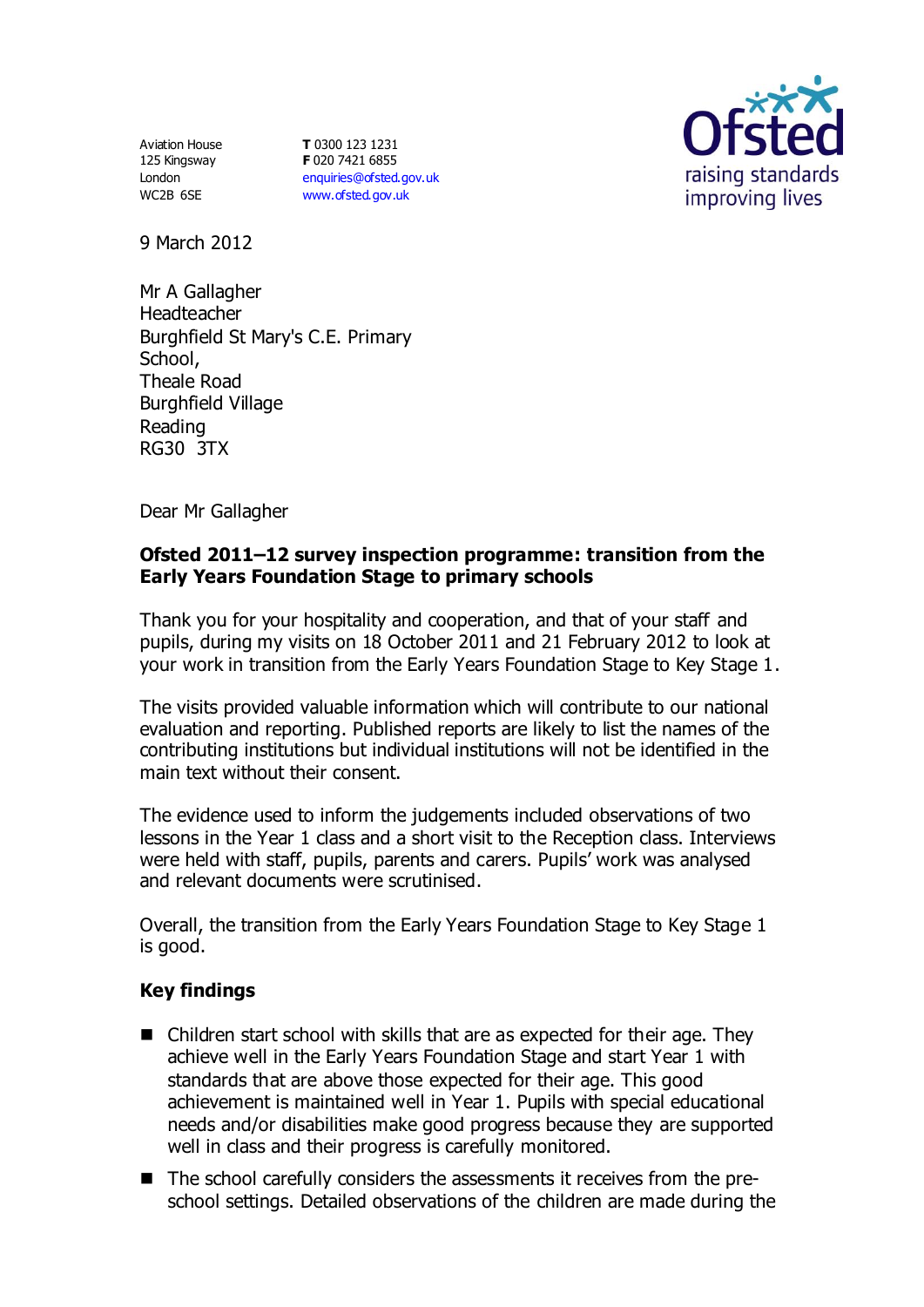first few weeks in Reception, the findings of which are used well to plan activities which meet individual needs and develop specific skills. They are also used to set future targets for achievement as the children move through the school.

- The progress of children who are summer born or whose parents work for the Armed Forces are very carefully monitored and their progress evaluated regularly. Teaching assistants are used well to support those groups of pupils whose circumstances make them vulnerable. For example, some boys whose parents are in the Armed Forces are given additional help to develop their social and emotional skills. However, leaders and managers recognise the need to introduce more detailed systems to monitor and evaluate the progress pupils make in their personal, social, and emotional development as they move through the school.
- Children are taught well in the Early Years Foundation Stage and this is maintained well in Year 1 through a team-teaching approach deployed across the two age groups. Teaching assistants are used extremely well to support groups of pupils and individuals with special educational needs and/or disabilities.
- Classrooms are stimulating learning areas where staff interact very well with the children. Lessons are lively and most move along at a good pace. Visual prompts are used well to reinforce key skills. Good use is made of the outdoor area as an integral part of the learning environment.
- $\blacksquare$  The use of target cards to promote progress in reading, writing and mathematics is an outstanding feature of Year 1 provision. Pupils use their target cards on a daily basis and have a very good understanding of what they have achieved so far and what they need to do next in their learning. Nevertheless, while there are some examples of good quality marking in the pupils' workbooks, there are inconsistencies in approach.
- The school uses detailed systems to monitor pupils' achievement. The value added to pupils' progress is clearly evident and is particularly good in reading and writing.
- Reception children contribute well to their learning by suggesting themes to explore such as winter and the Chinese New Year. Year 1 pupils follow the same topic plan as Year 2. Interesting and exciting experiences are planned for them. For example, a topic on 'Ocean World' has included the study of islands, creative work on pirates and learning about aspects of history related to the sea, such as The Titanic. Specialist teaching for modern foreign languages and music provides consistency.
- $\blacksquare$  The positive attitudes of the children in Reception to staff and to each other, and the eagerness in which they learn are maintained well as they move into Year 1. Their good behaviour results in high levels of engagement in lessons.
- School leaders and managers have a very secure understanding of the significant role that the Early Years Foundation Stage and Year 1 play in